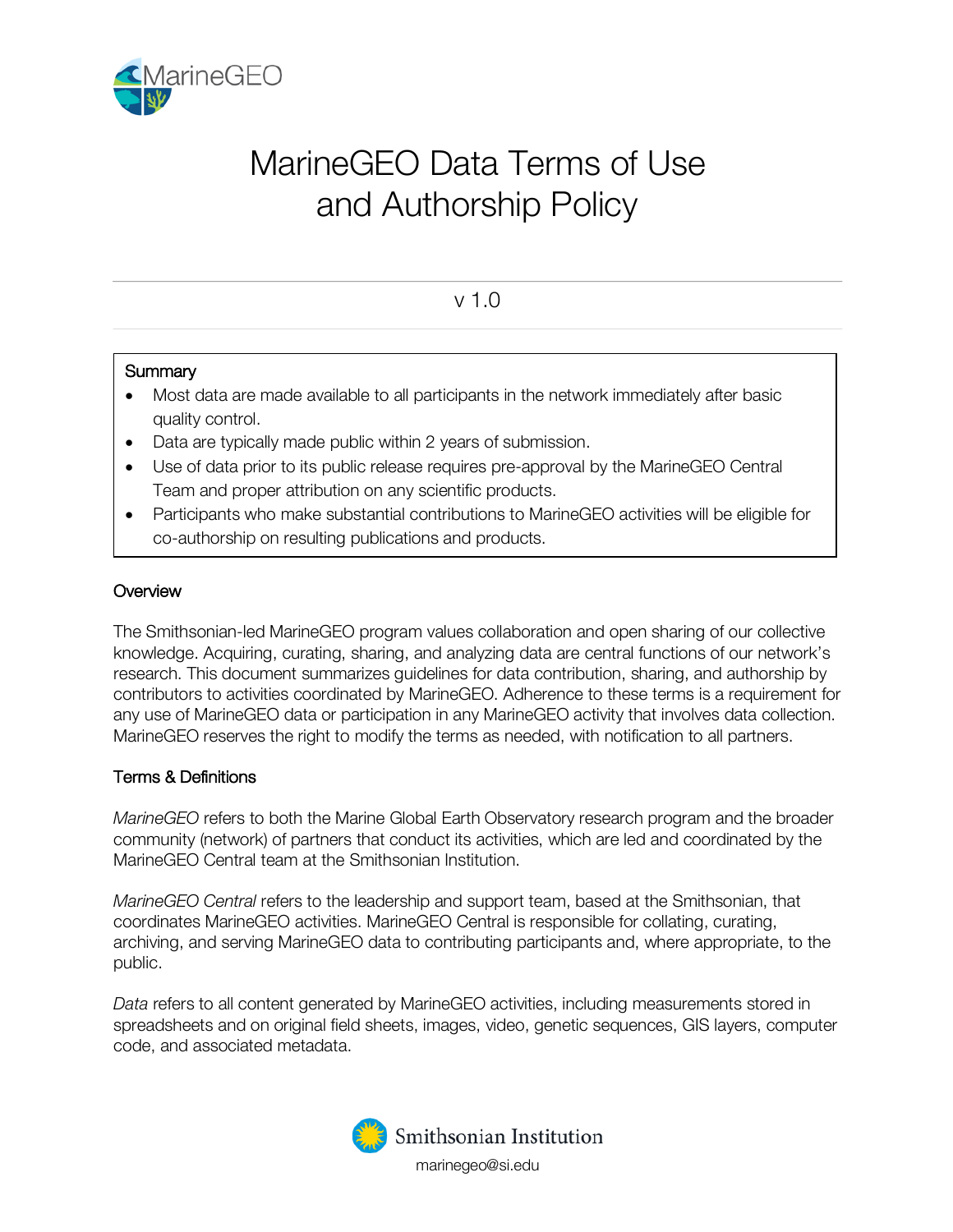

A *contributing participant* is any party who has collected and contributed original data to MarineGEO. Participants can include principal investigators, technicians, students, and/or volunteers at MarineGEO partner institutions, as well as those contributing to a MarineGEO project by mutual agreement.

#### Data Collection

MarineGEO provides standard protocols and data formats for most network activities. Contributing participants are responsible for ensuring that the data they collect adhere to MarineGEO best practices. Contributing participants agree to utilize the resources provided by MarineGEO, including protocols, field sheets, and data entry spreadsheets.

#### Data Submission

Contributing participants are responsible for using MarineGEO's data submission guidelines and portal to submit their data for curation in a timely fashion (usually within six months of collection unless otherwise noted). Contributors also are responsible for responding promptly to any requests that arise during the Quality Assurance/Quality Control (QAQC) process to ensure data quality and completeness.

#### Data Availability

MarineGEO strives toward open-access data. However, we recognize there are different categories of data (Table 1) and contributors deserve priority in their capacity to utilize certain types of data they contribute. In general, data collected as part of MarineGEO activities will be made available to contributing participants immediately upon meeting all requirements for data quality. In addition, participants will generally have access to all data relevant to the project(s) in which they participate. Certain types of data, including products of experiments and student thesis research, can be embargoed for a term specified by mutual agreement before public release.

Approximately two years after the initial submission, MarineGEO intends to make all applicable data available on public repositories. Download and use of data will require acceptance of the license associated with that data type; use of MarineGEO data always requires proper attribution and generally may be used only for non-commercial purposes (see Table 1 and Data Attribution).

Metadata associated with MarineGEO data will be made available to the public. Most types of data will also be made public at the appropriate time (see Table 1), with the exception of certain types of data deemed by the Smithsonian to be sensitive, such as locations of vulnerable species or habitats, and Personally Identifiable Information (PII), including names, contact information, and images of people.

# Data Sharing

Participants must contribute only original data that they own or possess all rights in, subject to the constraints of their host institutions, and are necessary to contribute for MarineGEO purposes. Contributing participants retain personal or institutional rights to their data, subject to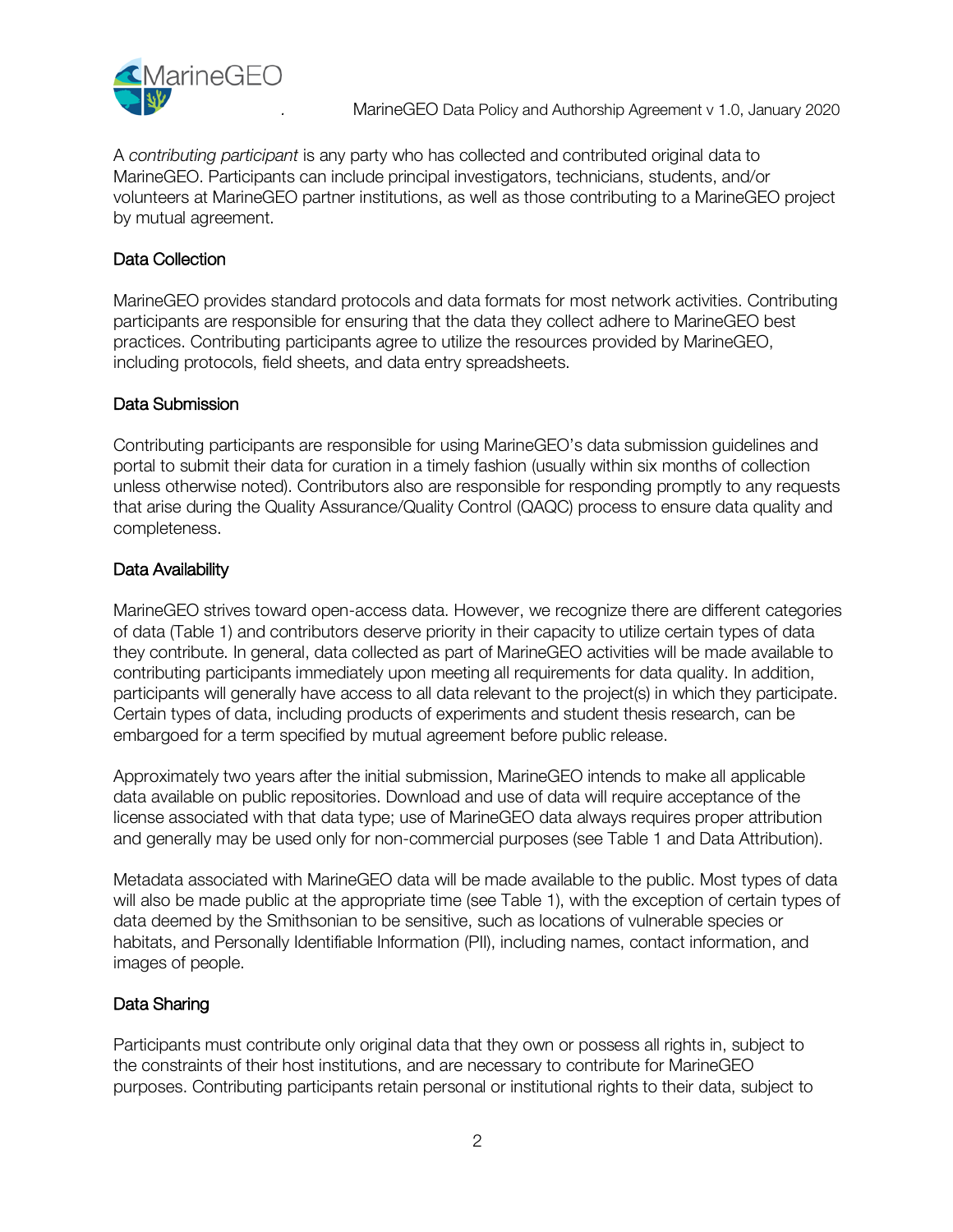

MarineGEO's right to use them as described herein.

MarineGEO may analyze, synthesize, and share data as needed to advance the MarineGEO community's collective goals, provided this does not conflict with other guidelines described here. The MarineGEO Central team may share data with parties outside of the network prior to public release to assist in data curation, analysis, and/or synthesis as needed to ensure quality and accessibility at its discretion.

Any other sharing of data collected by another MarineGEO participant with parties outside the network prior to public release requires the prior written approval of the contributing participant(s) who generated the data and the MarineGEO Central team.

## Data Use

Contributing participants are free to use any MarineGEO data to which they have access for scientific purposes (e.g., manuscripts, dissertations, theses) within the guidelines described in this document, unless expressly restricted by prior agreement with MarineGEO Central use.

Where data are collected for a particular use (e.g., a collaborative MarineGEO project), those data may not be shared outside the network or published until the collaborative project is concluded, unless the project participants and MarineGEO Central Team grant prior approval.

MarineGEO Data collected by other partners outside a given site or institution may not be used for grant or contract proposals, or for commercial or for-profit applications, without the prior written approval of MarineGEO Central and the party that collected the data.

#### Data Attribution and Publication

All products developed using data collected for and/or provided by MarineGEO must provide proper attribution in the form of a written acknowledgment citing MarineGEO and any contributing participant and their organizations as the source of the data. Where available, these products must also cite the data set's Digital Object Identifier (DOI).

Authors of peer-reviewed publications and other products using MarineGEO data must request and register a MarineGEO contribution number prior to publication and cite it in the acknowledgements of the publication (see: https://marinegeo.si.edu/publication-request-form).

#### Data Updates

Data may be updated periodically to fix errors, update nomenclature, and adhere to current standards. MarineGEO will strive to make the identity of the latest version and the history of all data sets clear. It is the user's responsibility to ensure that they are working with the most current versions of standards and protocols. When in doubt contact marinegeo@si.edu.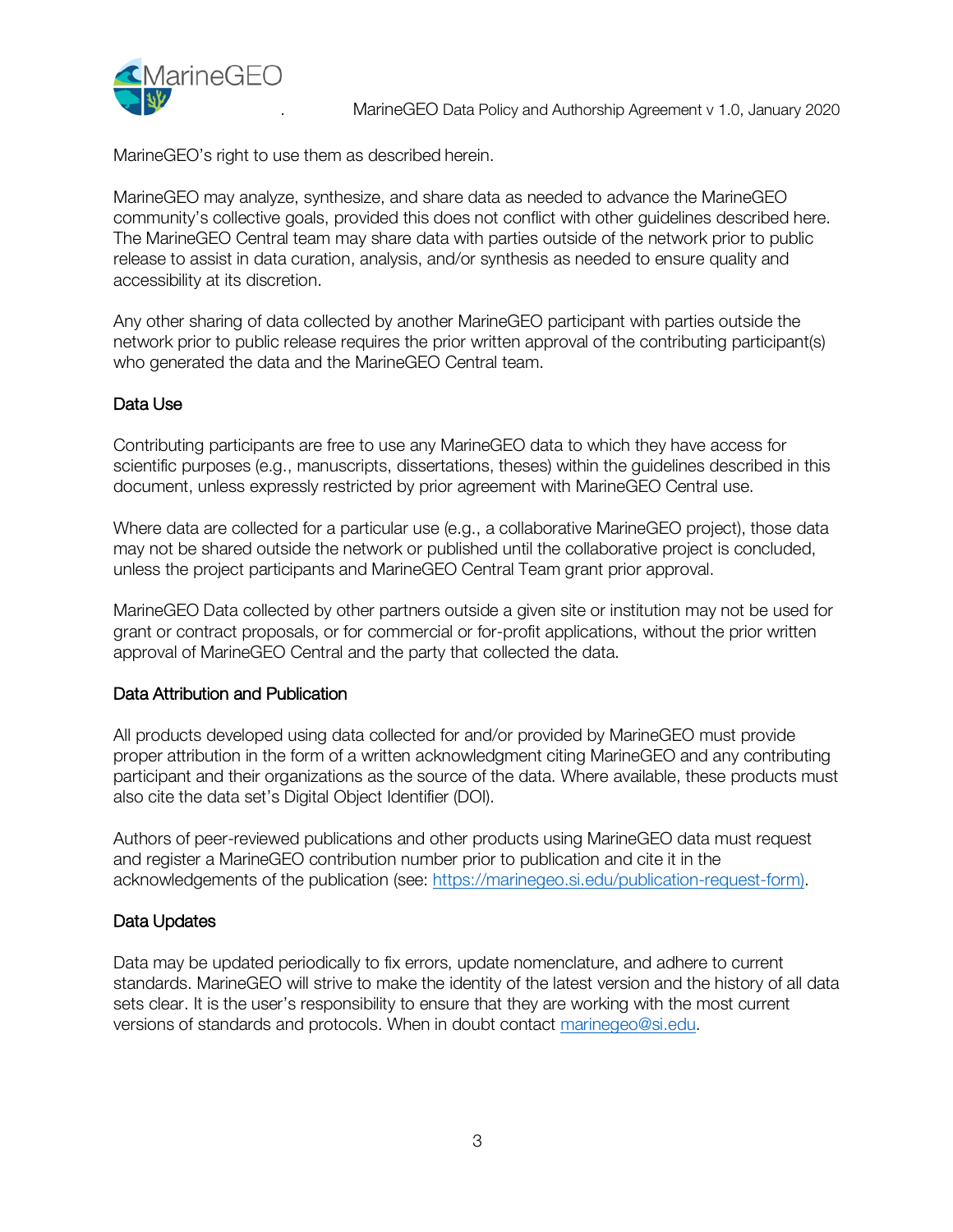

#### Data Liability

All data provided by MarineGEO are made available "as is." It is the sole responsibility of the user to ensure that the data are being used and interpreted properly, and that they adhere to the terms of this agreement. Neither the contributing participant(s) nor the Smithsonian Institution are liable for any damages resulting from any use or interpretation of the data.

# Authorship

The opportunity for co-authorship on publications and products resulting from MarineGEO activities will be extended to contributing participants according to typical norms of scientific societies and journals. Generally, co-authors shall meet both of the following qualifications:

- (1) Submit quality data that is used in the publication; and
- (2) Provide substantive input to lead author(s) during preparation of the manuscript.

Contributing participants who provide additional services, such as submitting a relatively large amount of data, conducting key analyses, and/or contributing disproportionately to writing and manuscript preparation, may be recognized with priority ordering in the author list. Otherwise, coauthors generally should be listed alphabetically.

It is the joint responsibility of the lead author of a manuscript and the Principal Investigator of each contributing group to ensure all individuals who meet criterion #1 are identified early in manuscript preparation and offered the opportunity to meet criterion #2 for co-authorship.